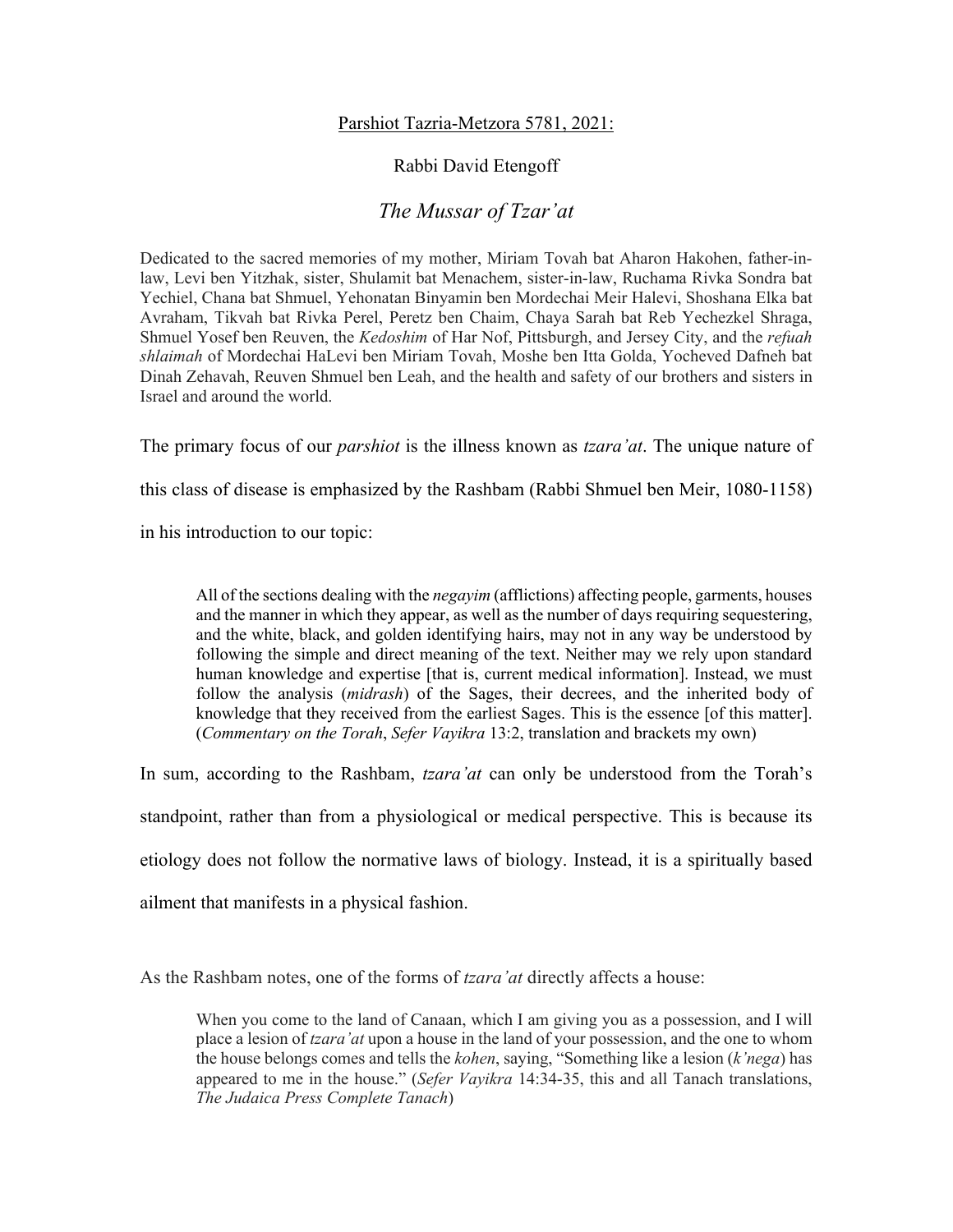The *pasuk*, "When you come to the land of Canaan, which I am giving you as a possession, and I will place a lesion of *tzara'at* upon a house in the land of your possession," appears to be quite negative, especially in light of the Torah's command to "demolish the house, its stones, its wood, and all the [mortar] dust of the house" (14:45) if the *tzara'at* cannot be removed in any other way. Rashi (1040-1105), basing himself upon the Talmud and two *midrashim*, however, notes that the destruction of the house actually results in a very fortunate outcome:

"I will place (*v'na'tati*) a lesion of *tzara'at* upon a house" — This was an announcement to them that these plagues would come upon them (*Midrash Sifra*, *Metzora*, 14:75, *Talmud Bavli*, *Horayot* 10a), because the Amorites concealed treasures of gold in the walls of their houses during the whole 40 years the Israelites were in the wilderness in order that these might not possess them when they conquered Palestine, and in consequence of the plague [*tzara'at*] they would pull down the house and discover them. (*Midrash Vayikra Rabbah* 17:6, translation, *Pentateuch with Rashi's Translation*, M. Rosenbaum and A.M. Silberman)

At first glance, it is difficult to understand why *Chazal* and Rashi interpret, "*V'na'tati* a lesion of *tzara'at* upon a house," in this manner. Rabbi Baruch Halevi Epstein (1860-1941)

addresses this problem and suggests a cogent textually based solution:

The reason for this analysis stems from the word, "*v'na'tati*," since, in our instance the Torah does not state: "when a lesion of *tzara'at* will be found in a house in the Land," as is the case regarding lesions that affect people and clothing. Moreover, in general, [any form of] the expression, "*netina*," [giving, such as the word *v'na'tati*] that is from the Holy One blessed be He, leads to something good. [Thus, we find,] "*v'na'tati* your rains in their time" (*Sefer Vayikra* 26:4), "*v'na'tati* peace in the Land" (*Sefer Vayikra* 26:6) and "*v'na'tati* salvation in Zion, to Israel, My glory" (*Sefer Yeshayahu* 46:13). Therefore, they interpreted this use of our term, *v'na'tati*, as having a positive valence. (*Torah Temimah*, Parashat Metzora, note 111, translation my own)

In sum, according to Rav Epstein, our Sages' understanding of *v'na'tati*" is congruent with

Rabbi Akiva's famous aphorism: "Everything that the Holy One blessed be He does is for

the best." (*Talmud Bavli*, *Berachot* 60b)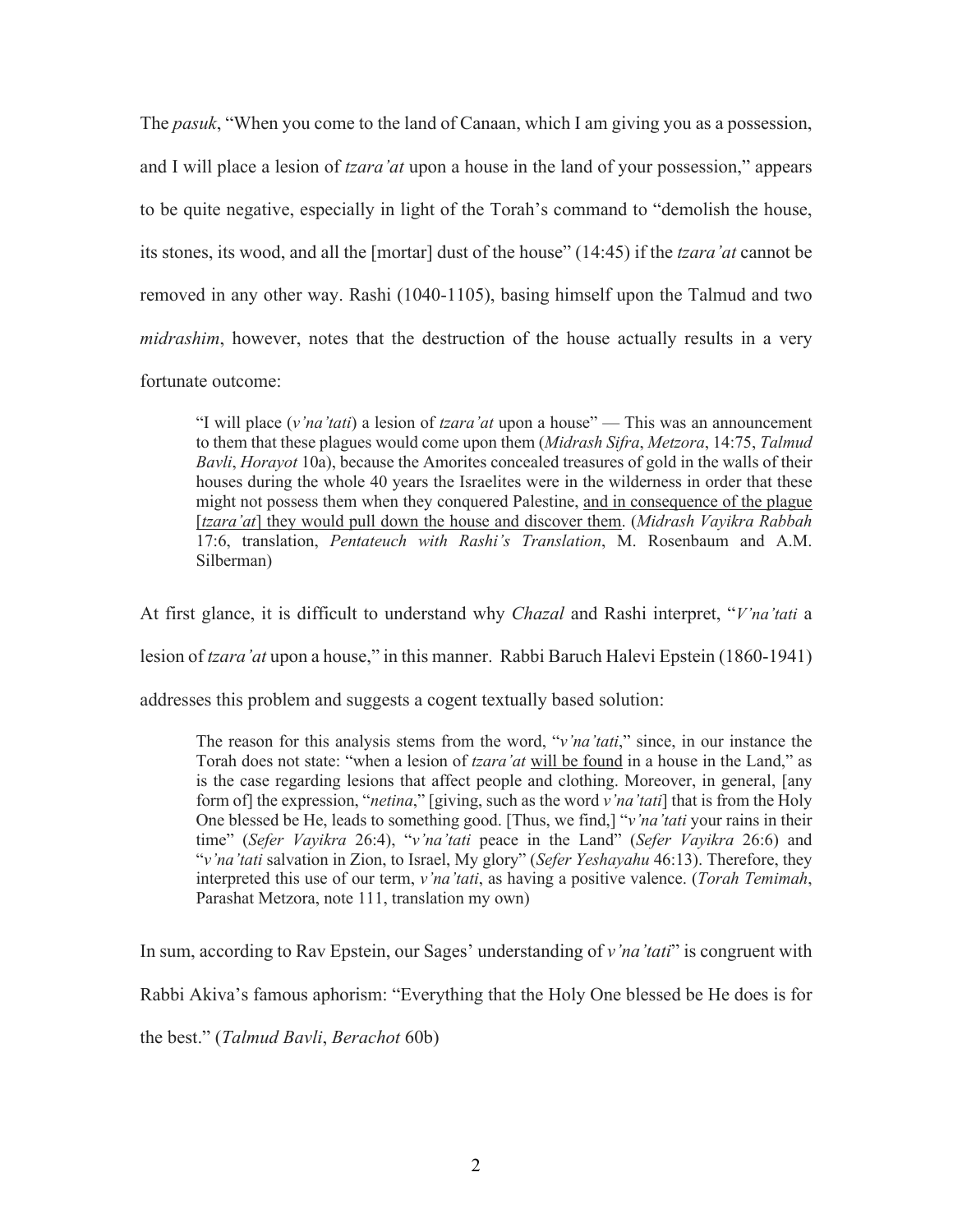The next *pasuk* contains a fascinating nuance: "Something like a lesion (*k'nega*) has appeared to me in the house." Why do homeowners need to speak in such an indeterminate fashion, especially if they are well-versed in the laws of *negayim* and know that their home is afflicted with *tzara'at*? Why can they not straightforwardly declare to the *kohen* who comes to inspect their premises: "A lesion (*nega*) has appeared to me in the house?"

Rashi (14:35) draws our attention to this issue when he cites the statement from *Mishnah Negayim* 12:5 which rules, like our *pasuk*, that *k'nega*, rather than *nega*, is the halachically mandated statement — even for *talmidei chachamim*. As we would expect, there are many different approaches as to why this is the case. One of the most fascinating is offered by Rabbi Eliyahu Mizrachi (1455-1525), one of Rashi's best-known supercommentators:

But I have heard from my teachers, that this verse is not being precise in its nomenclature in regard to stating something is absolutely [*nega*] or doubtfully [*k'nega*] a ritually pure (*tahor*) or impure lesion (*tamei*)*,* rather it is addressing a matter of *derech eretz* (ethical behavior). That is, a person [should never declare a lesion to be *tamei*,] even if the matter is crystal clear in their eyes (*vadai*), instead, they must always state that the lesion is only perhaps (*safek*) *tamei* [and leave the determination to the *kohen*]. This is in congruence with *Chazal*'s dictum: "One should always teach his tongue to say: 'I don't know."" (*Talmid Bavli*, *Berachot* 4a, *Sefer Ha-Mizrachi*, *Sefer Vayikra* 14:35, translations my own)

The Mizrachi's explanation is particularly beautiful. In a few short words, he has universalized the Mishnah's ruling and placed it squarely in the category of *derech eretz*, an area of our spiritual lives whose import cannot be overestimated. As Rav Yishmael bar Rav Nachman famously said: "*Derech eretz* preceded the [giving of] the Torah by 26 generations." (*Midrash Vayikra Rabbah* 9:3) The underlying meaning of this concept was given voice in Rabbi Elazar ben Azariah's far earlier aphorism: "If there is no Torah, there is no *derech eretz*; if there is no *derech eretz*, there is no Torah." (*Pirkei Avot* 3:17) In other words, even though we are blessed with the Torah, it is in addition to, and does not